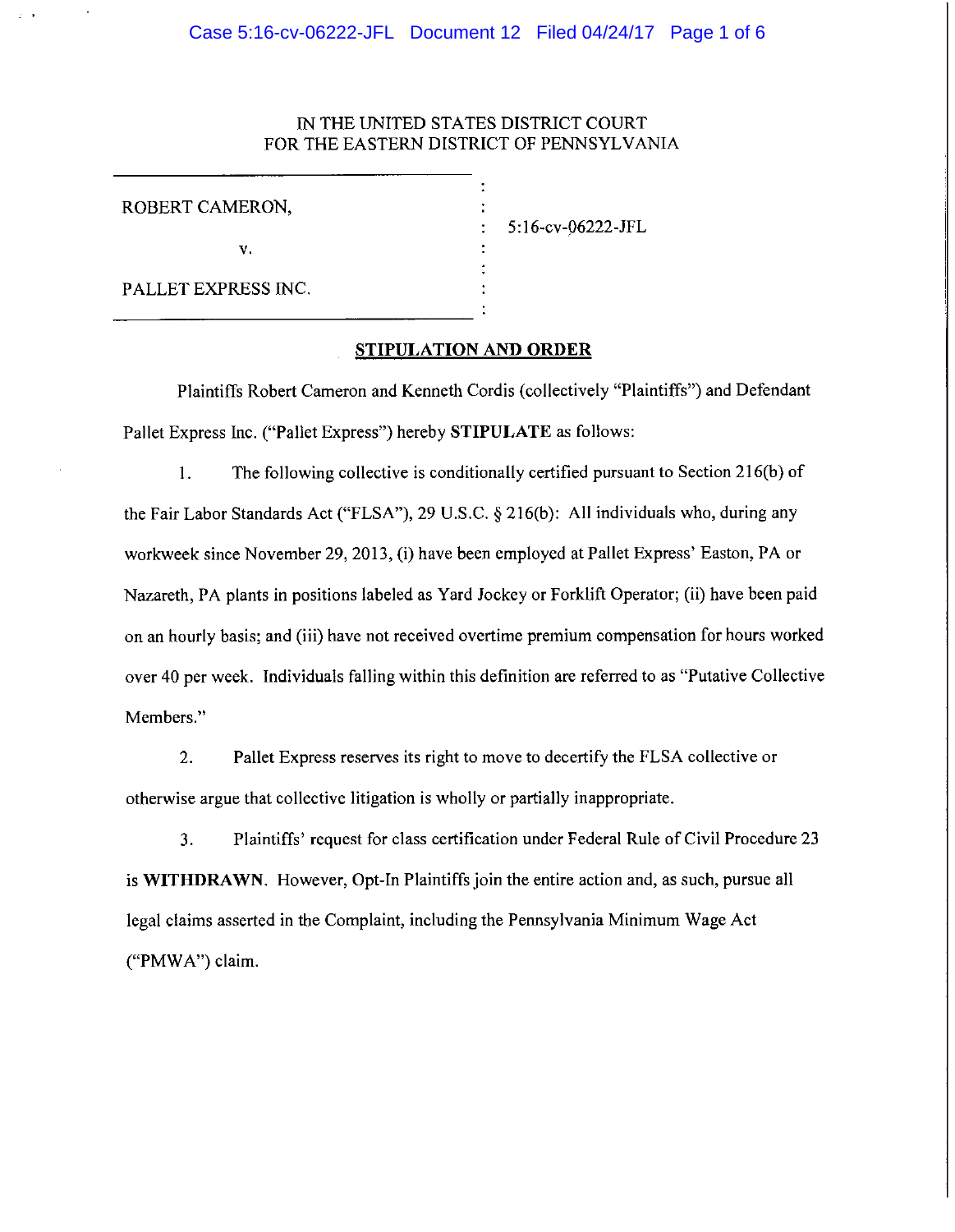#### Case 5:16-cv-06222-JFL Document 12 Filed 04/24/17 Page 2 of 6

4. Within fourteen (14) calendar days of the Court's entry of this Order, Pallet Express' counsel will provide to Plaintiffs' counsel the name and last known mailing address of each Putative Collective Member.

5. Within twenty-one (21) calendar days of the Court's entry of this Order, Plaintiffs' counsel will mail to all Putative Collective Members (other than Robert Cameron and Kenneth Cordis) finalized copies of the attached "Notice of Collective Action Lawsuit" form, "Consent to Join" form ("Consent Form"), and a postage-paid return envelope bearing Plaintiffs' counsel's address (collectively the "Notice Package"). Plaintiffs' counsel will pay all postage and printing costs associated with the preparation and mailing of the Notice Packages. If any Notice Package is returned as undeliverable, Plaintiffs' counsel will make all reasonable efforts to update the address information and re-send the Notice Package.

6. In order to join the FLSA collective pursuant to 29 U.S.C.  $\S 216(b)$ , a Putative Collective Member must complete his/her Consent Form and return it in an envelope postmarked on or before the deadline indicated in the Notice Package, which will be set at thirty-five (35) calendar days after the initial mailing date.

7. Plaintiffs' counsel will file with the Court each completed Consent Form within three (3) business days of receipt.

8. Discovery is **STAYED** pending the completion of the above-described notice and opt-in process.

#### **FOR PLAINTIFF:**

*Isl* Peter Winebrake 04/21/2017 Peter Winebrake, Esq. Date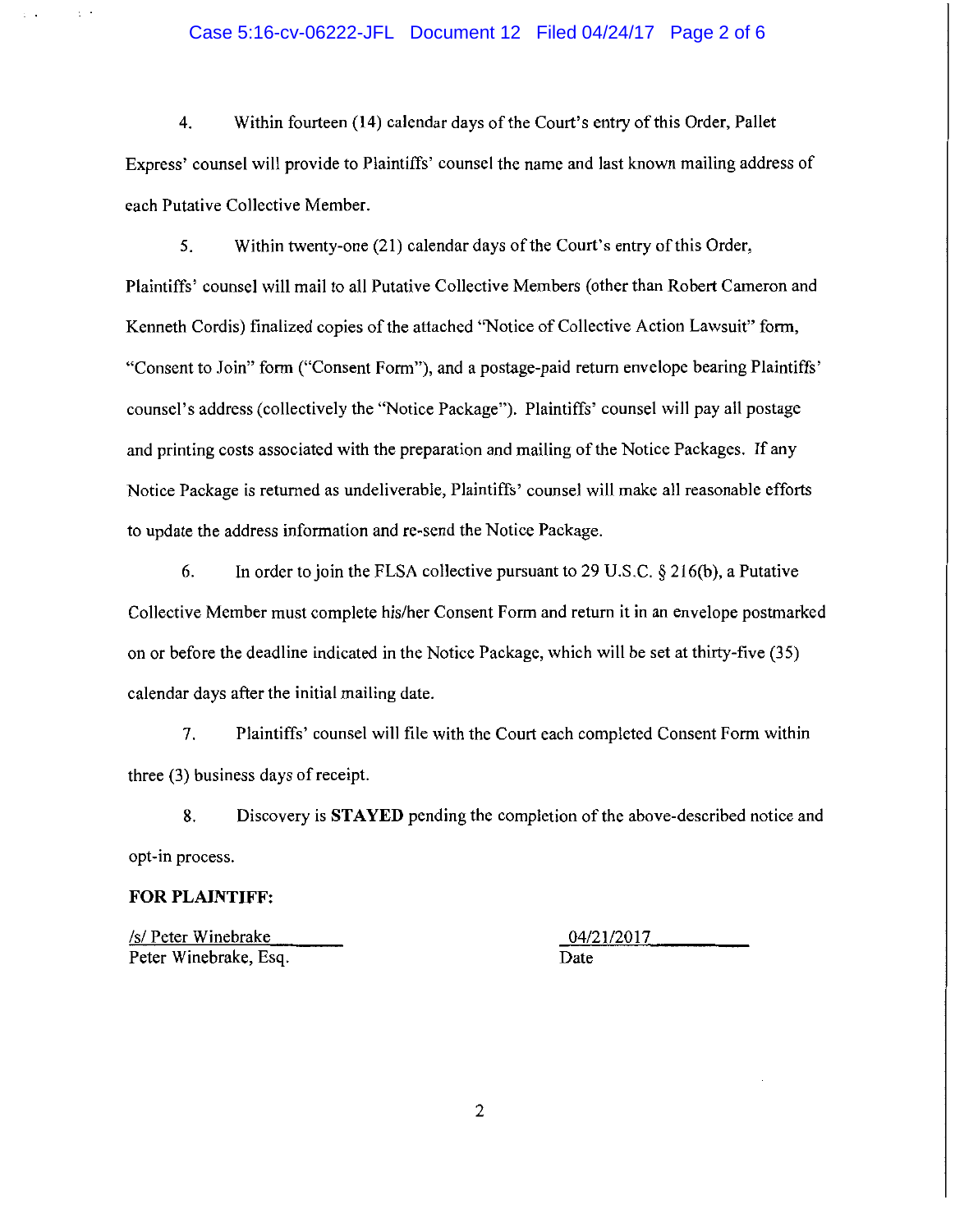# **FOR DEFENDANT:**

 $\frac{1}{2} \left( \frac{1}{2} \right) \left( \frac{1}{2} \right) \left( \frac{1}{2} \right) \left( \frac{1}{2} \right) \left( \frac{1}{2} \right)$ 

<u>Is/Stanly J. Margle, III and the set of the set of  $\frac{4/21/2017}{4}$ </u> Stanley J. Margle, III, Esq. Date

**SO ORDERED:** 

Joseph F. Leeson Jr., J. <u>Date</u>

4/24/17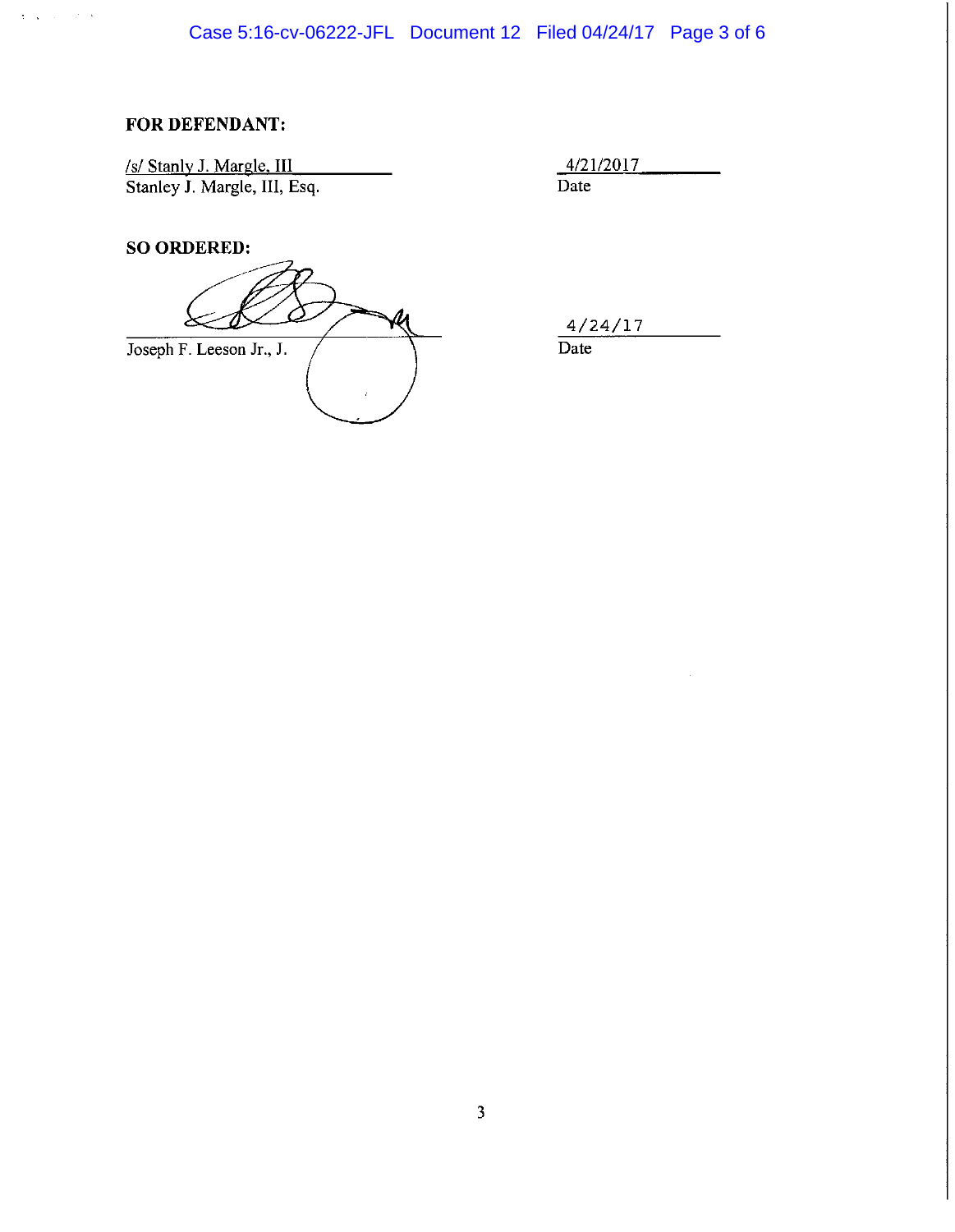April \_, 2017

### **NOTICE OF COLLECTIVE ACTION LAWSUIT**

*Cameron* v. *Pallet Express Inc., 5: J 6-cv-06222-JFL*  United States District Court, Eastern District of Pennsylvania

### **TO:** *[INSERT NAME]*

### **PLEASE READ THIS NOTICE CAREFULLY**

### **INTRODUCTION**

This Notice is to inform you of the existence of a collective action lawsuit seeking unpaid wages under federal law on behalf of certain individuals who were employed by Pallet Express Inc. ("Pallet Express") since November 29, 2013 and did not receive extra overtime compensation equal to one and one-half times their hourly pay for hours worked over 40 per week. You have a right to participate in this lawsuit.

### **DESCRIPTION OF THE LAWSUIT**

In November 2016, Robert Cameron started this lawsuit against Pallet Express which owns and operates plants in Easton and Nazareth, PA. The lawsuit covers the period from November 29, 2013 to the present.

The lawsuit is pending in the United States District Court in Allentown, PA.

The lawsuit alleges that Pallet Express violated federal and state wage laws by failing to pay individuals labeled as Forklift Drivers or Yard Jockeys extra overtime compensation equal to one and one-half times their hourly pay for hours worked over 40 per week. The lawsuit seeks to recover unpaid overtime compensation for hours worked over 40 per week.

Pallet Express vigorously denies that it violated the law in any way and asserts that it has properly classified Forklift Drivers and Yard Jockeys as exempt from the federal and state laws' overtime provisions under the Motor Carrier Exemption.

The lawsuit is in the early stages. The Judge has not yet decided who will win.

#### **RETALIATION PROHIBITED**

If you join the lawsuit, federal law prohibits Pallet Express from retaliating against you as a result of your participation.

#### **HOW TO JOIN THE LAWSUIT**

You may join the lawsuit by fully completing the enclosed "Consent to Join" form and returning it in the enclosed envelope to the following address: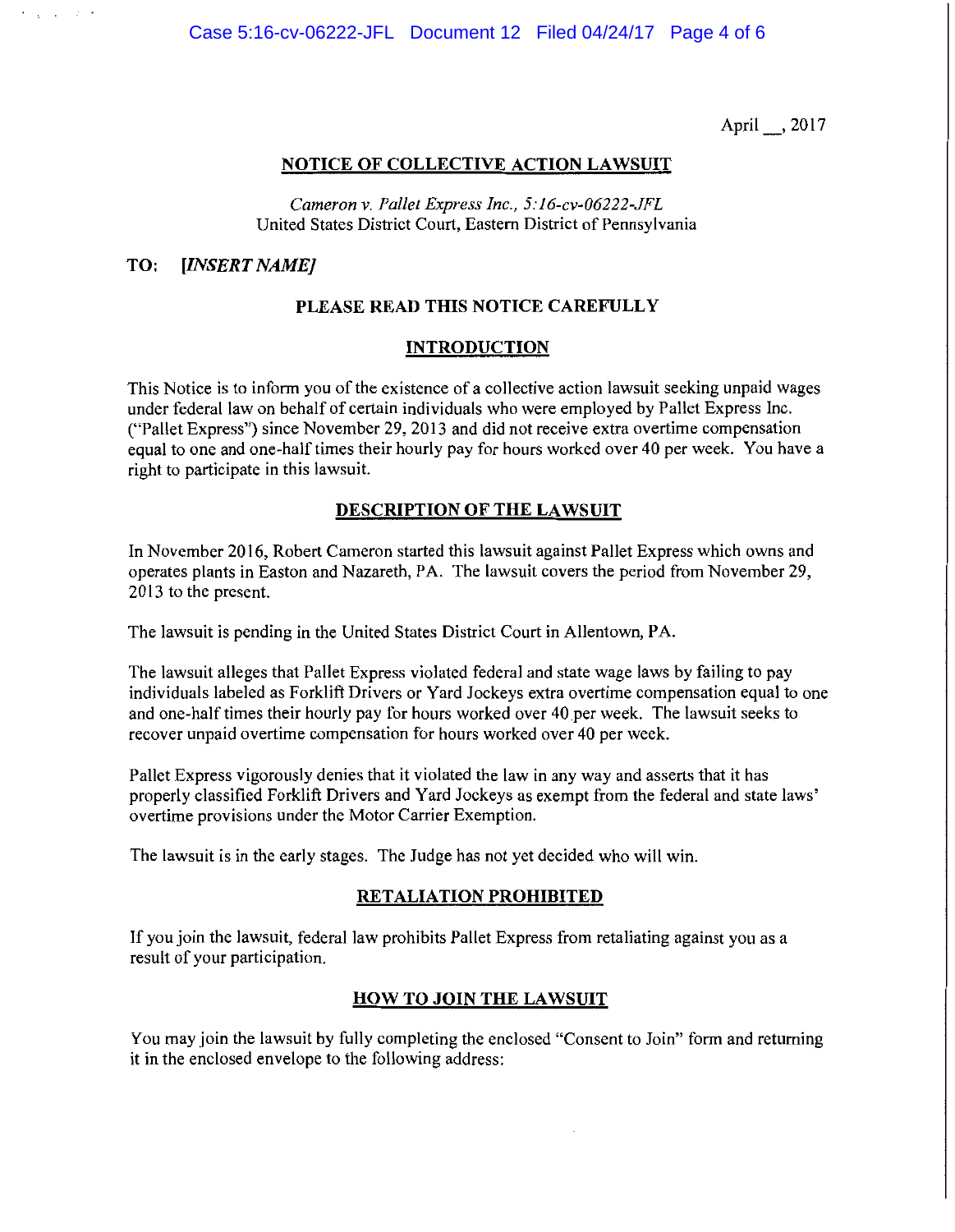**State State** 

10000

Winebrake & Santillo, LLC 715 Twining Road, Suite 211 Dresher, PA 19025

Your return envelope must be postmarked by *[insert 35 davs after mailing/,* If you fail to meet this deadline, you will not be able to participate in the lawsuit. The Consent Form will then be filed with the United States District Court. If you choose not to join the lawsuit there is nothing you need to do. It is entirely up to you whether or not to sign and file a Consent Form.

## EFFECT OF JOINING THE LAWSUIT

If you join the lawsuit, you will be bound by the judgment of the Federal Court on all issues, including the reasonableness of any settlement. If the Judge finds in favor of Mr. Cameron and the other employees who join this lawsuit, you may be eligible to receive a money payment. If the Federal Court finds in favor of Pallet Express, you will receive nothing.

## EFFECT OF NOT JOINING THE LAWSUIT

If you do not join the lawsuit, you will not be affected by any judgment or settlement rendered in this case, whether favorable or unfavorable.

## YOUR LEGAL REPRESENTATION IF YOU JOIN

If you join the lawsuit, you will be represented by Winebrake & Santillo, LLC, 715 Twining Road, Suite 211, Dresher, PA 19025 (Ph: 215-884-2491; Website: www.winebrakelaw.com).

You will not be required to pay any fees to the above law firm. Winebrake & Santillo has taken this case on a contingency fee basis. If the lawsuit is unsuccessful, the firm will receive nothing. If the lawsuit results in a recovery, the firm will ask the Court to award legal fees separate and apart from your individual recovery.

Please feel free to call Winebrake & Santillo if you have any questions or desire any additional information about the lawsuit.

## THIS NOTICE HAS BEEN AUTHORIZED BY THE UNITED STATES DISTRICT COURT FOR THE EASTERN DISTRICT OF PENNSYLVANIA.

### THE COURT HAS TAKEN NO POSITION REGARDING THE LAWSUIT'S MERITS.